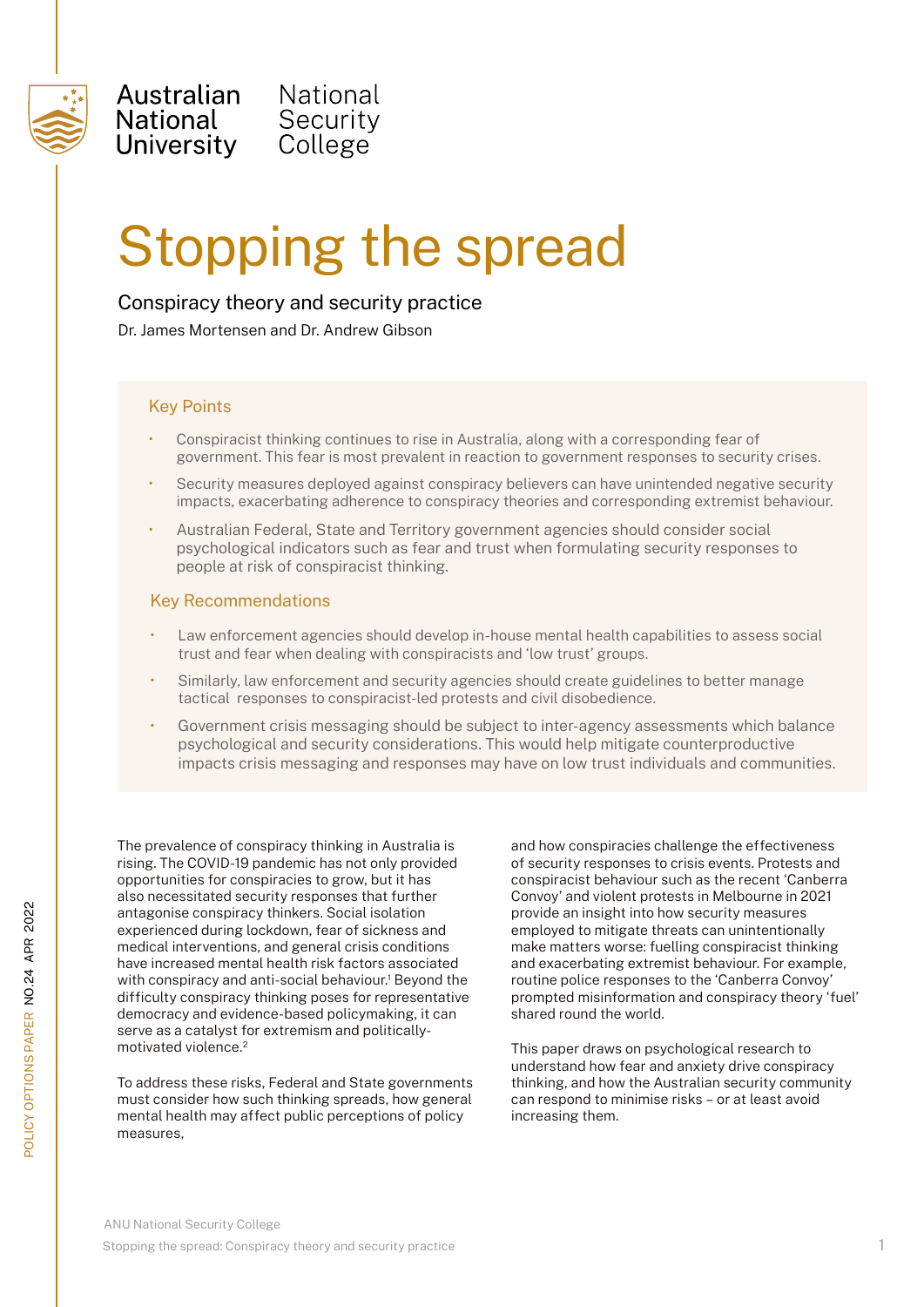## Assuming the worst

The COVID-19 pandemic has provided hyper- fertile ground for conspiracists. Their fears, however irrational, have undermined the efficacy of crisis messaging and security measures. Governments have relied heavily on Public Health Orders (PHOs), regarding for instance mask- wearing, vaccination, self-isolation and restricted movement and gatherings. As these became more common, so too did organised resistance. Further, some policing practises intended to limit that resistance fuelled the same anxiety and concerns that gave rise to the protests in the first place.

Essentially, the way conspiracists such as the Canberra Convoy protesters viewed security, the government, and their antagonistic relationship to that government, had a very real impact on the government's own capacity to secure the community.

For example, ACT Policing's deployment of Long Range Acoustic Devices (LRADs) becavme fuel for a litany of conspiracy theories shared both in Australia and around the world, even though such devices have been commonplace at large protests for over a decade.3

Convoy members complained of nausea, dizziness, blisters, burns and headaches, symptoms many ascribed to the LRADs (though under the name of 'directed energy weapons' or 'microwave emitters'). Even those who correctly identified the devices were quick to blame some of these symptoms on their use, though with no consideration for how they actually operate.4

However, whatever the reality of the situation, the perceptions and feelings of these individuals had an appreciable impact on the security landscape. Claims that children had been irradiated by the Australian government circulated around the world, often with the help of foreign-run social media pages, fuelling discontent and conspiracist concerns.

Similarly, Victoria's introduction of a Pandemic Management Bill during the height of the COVID tensions was perceived as rushed and untransparent, resulting in security threats, misinformation and longterm tensions. While the government claimed that pandemic-specific emergency powers were a needed improvement to existing emergency powers, legal advocacy groups raised concerns over the draft bill's perceived lack of transparency and accountability, and conspiracy groups used the bill as a catalyst for action, including violent protests.<sup>5</sup> Ultimately, the bill was extensively reworked in order to mitigate these concerns, however not before being the subject of protests that featured death threats against Victorian Premier Daniel Andrews. While the Bill was ultimately passed, the way in which it was first presented to the public further exacerbated conspiracy activity in the state.

## The 'conspiracy difference'

So, what is the difference between conspiracist

protests and more conventional drivers of civil disobedience?

The difference lies in what the protesters ultimately fear. For example, climate activists – generally skewed to the 'left'– might have an existential fear of certain policies and the harm they may bring in the future. Further, the harm that is feared is manifested through the climate itself (extreme weather, for example).

In contrast, the fear of members of the Canberra Convoy and their counterparts abroad was fear of government, made manifest through the restrictions and policing put in place to manage the pandemic and the protests.

Where more traditional protesters might fear the outcome of a policy, recent protests are instead characterised by a fear of 'policy' itself. In this way, much of any policy or response by government could be seen as a threat.

Instead of being seen simply as an objectionable political choice, or even an effort to suppress opposition to a policy, the government's security measures are being seen as directly threatening.

Even if only a small number of people genuinely perceive these threats as existential, they don't hesitate to portray them as such to wider audiences, fanning an atmosphere of fear and mistrust.

Fear has been an effective indicator of action throughout the COVID pandemic and the corresponding rise in conspiracy. UK research has found that fear of COVID-19 infection was the only reliable driver of compliance with PHOs, and distrust in politics and science a reliable measure of their rejection.<sup>6</sup> Notably, this fear variable transcended political and social perspectives – while we might be tempted to separate protests and reactions according to political affiliation, when it comes to rejection of PHOs and conspiratorial concerns over COVID responses, 'left' or 'right' have little appreciable meaning.

In the wake of any crisis, it should be expected that fear will increase in the general population. However

# psychological research suggests that a rise in fear also exacerbates the mental health risk factors that can fuel conspiracy thinking.

Further, this additional fear can increase the degree to which individuals attempt to use unhealthy coping strategies in order to deal with their rising levels of anxiety.7

Most concerning is the fact that the cyclical nature of this threat/fear dynamic has the very real potential to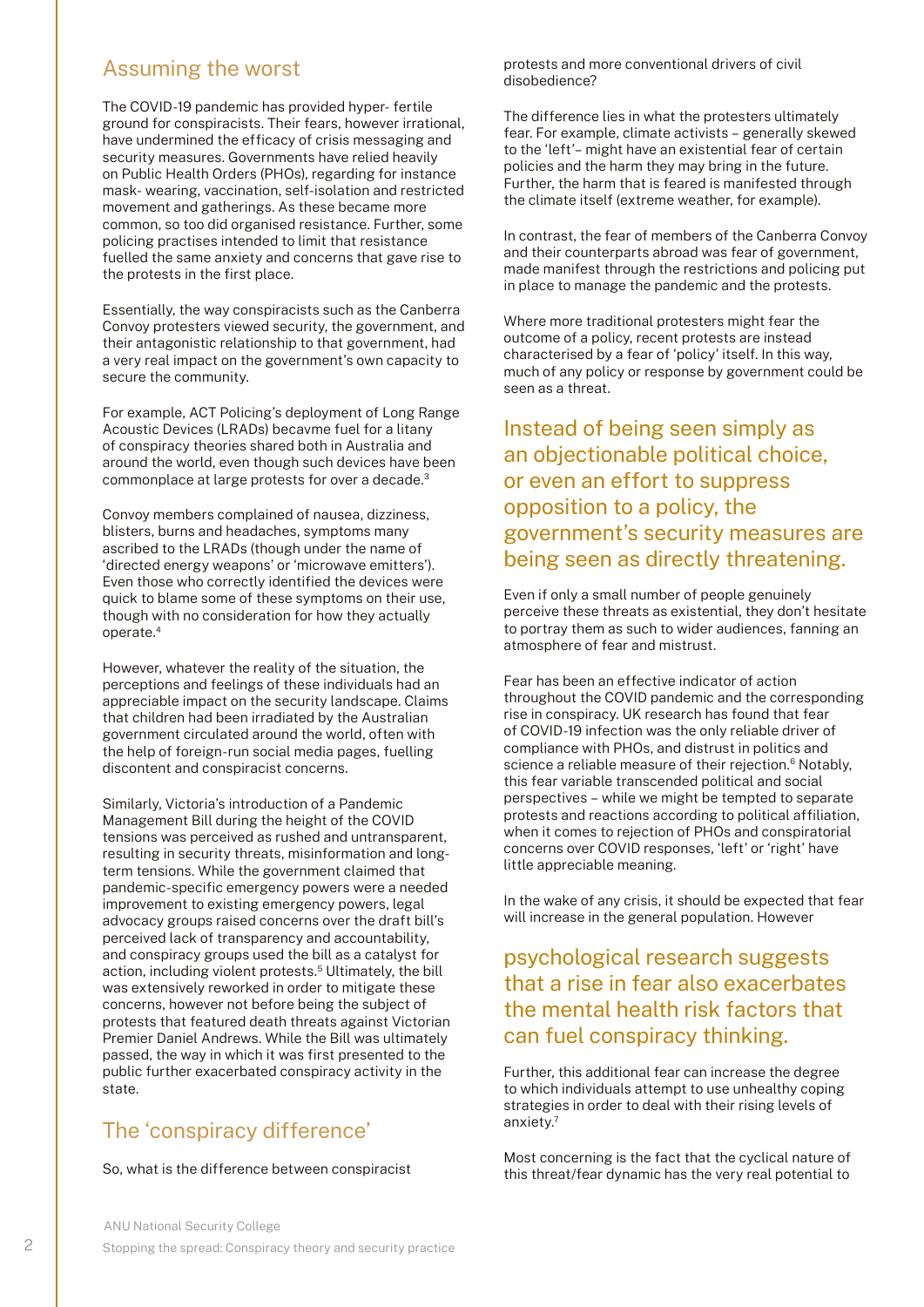compound and crystallise the same fear that fuels it. If fear of government action fuels security risks (for government and the community), the management of those risks fuels further fear on the part of dissenting individuals, they will be prone to 'cascading' anxieties.<sup>8</sup> Given the correlation between fear and conspiracy theory beliefs, this cyclical dilemma can contribute to the further radicalisation of such individuals – with obvious consequences for social cohesion and security. This is analogous to the famous 'security dilemma' in international relations, where one side's defensive response to a perceived threat actually makes the threat worse.

When it comes to conspiracist protests, the disregard of conventional political boundaries suggests the problem is more complicated than simply 'having' fear. We must also consider what is feared and how, if we hope to secure the community and reassure those at risk of turning to conspiracist behaviour.

## Balancing the seen and the felt

How do we ensure that the operational benefits of security measures are not undermined by conspiracist radicalisation from those interacting with such measures? There are three recommendations that Federal and State government agencies and policymakers should consider to mitigate this issue.

First, to navigate the 'security dilemma' between governments and conspiracist groups, crisis messaging should be carefully designed to factor in known issues of trust and fear. Law enforcement and crisis management agencies should engage with psychology and mental health expertise to develop a capacity for 'low-trust communication'. This will reduce the risk of conspiracist individuals being pushed further into a cascade of fear that exacerbates extremist behaviour. Such messaging should be considered against up-todate information on the state of mind of the likely actors who will be the audience for such messaging.

Second, agencies should use this capacity to ensure that where conspiracist thinking is at play, they can weigh the pros and cons of a particular security measure, such as the use of crowd control devices and public order restrictions. As a standard procedure, agencies should work to a checklist of questions, for instance balancing 'to what degree will this measure mitigate the immediate threat' alongside 'how might it fuel wider threats of misinformation and conspiracy?'

The deployment of LRADs at the Canberra protests are a simple illustration of the broader interactions of seemingly straightforward security measures. Despite the implausibility of the accusations surrounding the LRADs, the concerns felt by members of the Convoy were widely share and publicised as 'evidence'. These gained high-profile supporters. Even some parliamentarians questioned the government on the basis of these claims, further legitimating the sense of threat.9

Third, the above agency-specific capacity should be both connected to and bolstered by a concerted,

whole-of-government approach during times of extended security crisis. This will ensure all government institutions are properly informed as to the risks of conspiracist thinking, and the basic indices of fear and trust within the population. Such co-ordination could be modelled on existing initiatives such as the multijurisdictional Joint Counter Terrorism Teams, or Critical Infrastructure Centre. Rather than simply pooling data or intelligence, channels of communication would be defined to ensure the timely delivery of relevant information as the need arises.

In practical terms, this information sharing network could include a national mental health commission, in concert – where appropriate – with Australian Secret Intelligence Organisation (ASIO), which should have insights into extremist groups of concern. This concerted approach could ensure member agencies (such as state and federal law enforcement) could conduct analysis of indices of fear and trust, combined with insight into specific at-risk groups or individuals. In so doing, risks to the community can be reduced, security resources used more effectively, and community resilience reinforced.

This co-ordinated assessment of the mental health impacts of a crisis can be disseminated across all relevant agencies, ensuring greater consistency across public messaging during crisis, the nature of public order restrictions, and the tactical nature of enforcement.

For example, conspiracy-relevant material - such as the Victorian Chief Health Officer's 'anecdotal' claim that the Delta variant was more transmissible in children could be avoided. The perceived safety of children holds a powerful place within much conspiracy thinking.10 The claim - which was later found to be inaccurate was amplified by news outlets, before spreading into wider conspiracy discourse. If conspiracy and relevant anxieties were considered, the perceived benefits of making this anecdotal report 'official' might have been better weighed against its likely effects on conspiracy thinkers.

# **Conclusion**

Fear and trust are powerful factors in all government crisis responses. However, the current wave of conspiracist thinking can be a toxic,compounding factor, generating unintended and negative consequences from government action to maintain order.

Given the sharp rise in conspiracist thinking in contemporary Australia, security agencies should carefully consider how their activities affect such thinking and how to best disarm the risks it generates. Robust engagement with emotional perceptions and mental health considerations is not some optional extra or political gesture. Instead, it is crucial to effective security for the state and the community. Understanding and addressing core human concerns of trust and fear is intrinsic to security responses that not only prevent harm but limit its spread.